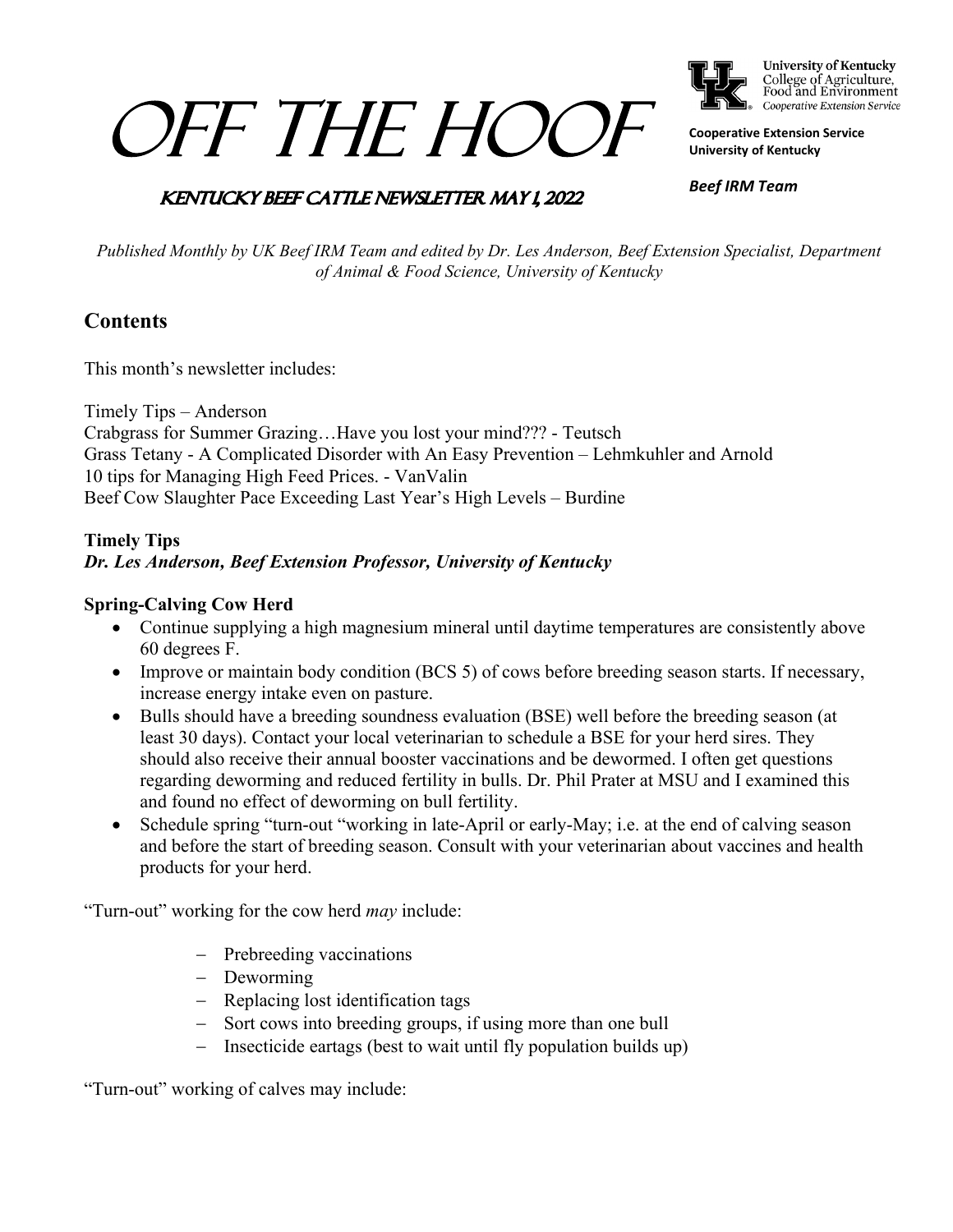- − Vaccinate for IBR-PI3, Clostridial diseases and Pinkeye
- − Dehorn, if needed (can be done with electric dehorner and fly repellent during fly season)
- − Castrate and implant male feeder calves (if not done at birth)
- − Deworm
- − Insecticide eartags
- Consider breeding yearling replacement heifers one heat cycle (about 21 days) earlier than cows for "head-start" calving. Mate to known calving-ease bulls.
- Record identification of all cows and bulls in each breeding group.
- Begin breeding cows no later than mid-May, especially if they are on high endophyte fescue. Cows should be in good condition so that conception occurs prior to periods of extreme heat.
- Consider synchronizing estrus in all cows. Exposing late-calving cows and first-calf heifers to a progestin (MGA feed or CIDR device) for 7 days before bull turn out increases pregnancy rates and shortens the next calving season.
- Choose best pastures for grazing during the breeding season. Select those with the best stand of clover and the lowest level of the fescue endophyte, if known. Keep these pastures vegetative by grazing or clipping. *High quality pastures are important for a successful breeding season.*
- If using **artificial insemination:**
	- − Use an experienced inseminator.
	- − Make positive identification of cows and semen used. This will permit accurate records on date bred, return to heat, calving date and sire.
	- − Good handling facilities and gentle working of the cows are essential.
	- − Choose AI sires that will meet your goals and resist the temptation to get your cows bigger. Using sires with higher accuracy EPDs will reduce risk.
- Observe breeding pastures often to see if bulls are working. Records cows' heat dates and then check 18-21 days later, for return to heat.

#### **Fall-Calving Herd**

- Contact your veterinarian and pregnancy diagnose the cow herd. If a large animal veterinarian is not available in your area, consider taking blood samples for pregnancy diagnosis. Remove open cows at weaning time.
- Plan marketing program for calves. Consider various options, such as maintaining ownership and backgrounding in a grazing program, or precondition and sell in a CPH-45 feeder calf sale.
- Initiate fly control for the cows when fly population builds up.
- Calves may be weaned anytime now but you can take advantage of the spring grass by leaving them on the cow a while or weaning and grazing.

#### **Stockers**

- Keep calves on good pasture and rotate pastures rapidly during periods of lush growth. Manage to keep pastures vegetative for best performance.
- Provide mineral mix with an ionophore.
- Implant as needed.
- Control internal and external parasites.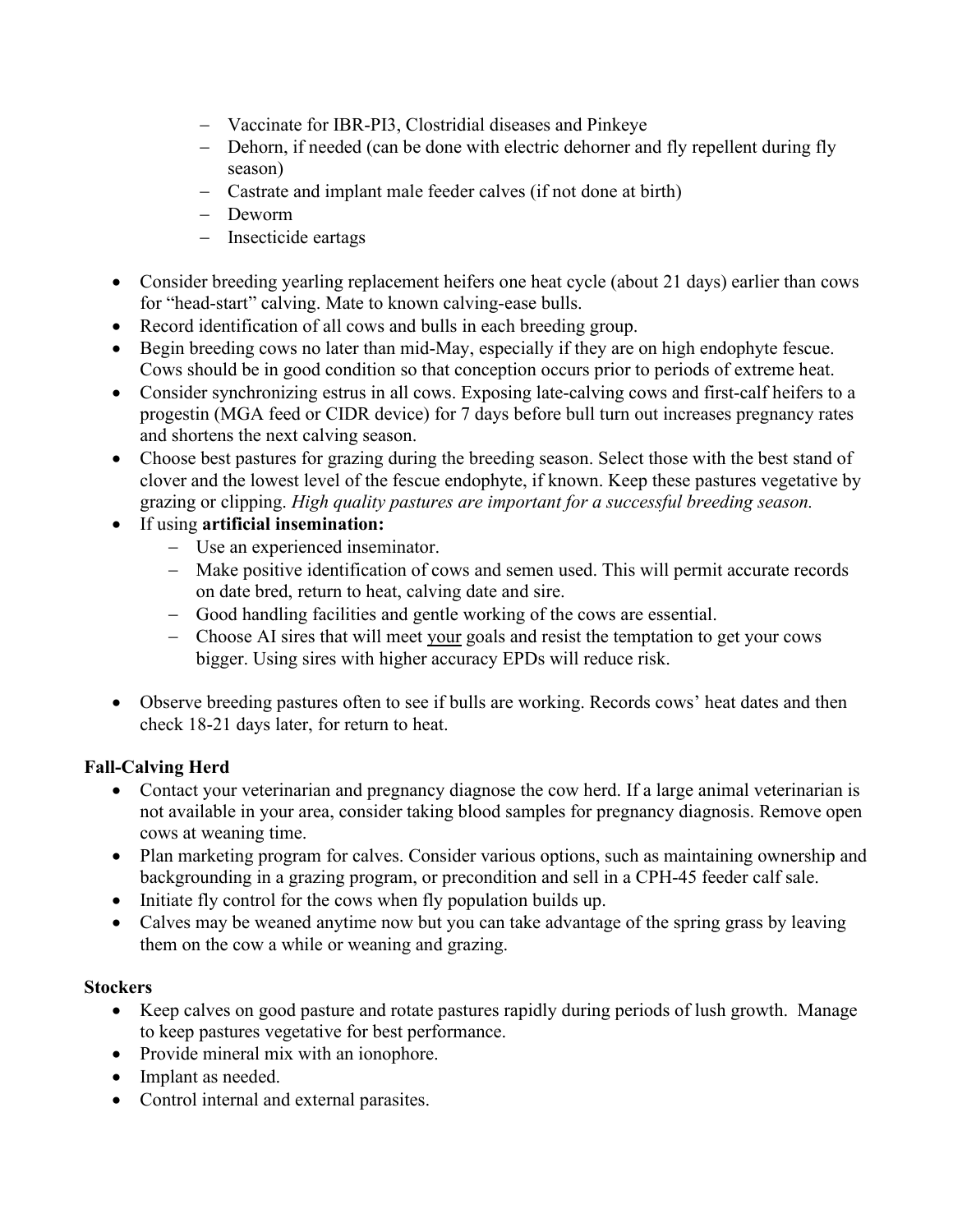#### **General**

- Harvest hay. *Work around the weather and cut early before plants become too mature. Harvesting forage early is the key to nutritional quality.* Replenish your hay supply!
- Rotate pastures as needed to keep them vegetative.
- Clip pastures to prevent seedhead formation on fescue and to control weeds.
- Seed warm season grasses this month.

## **Crabgrass for Summer Grazing…Have you lost your mind???** *Chris Teutsch, UK Research and Education Center at Princeton*

Crabgrass is a summer annual grass that often shows up in pastures, especially in thin stands that have been damaged by hay feeding or overgrazing. To flourish in a pasture, crabgrass needs a six-inch opening. This means if you have a strong and vigorous sod, crabgrass will be difficult to establish and maintain.

When cool-season pastures are grazed closely and often during the summer months, the composition of these stands tend to shift toward crabgrass. Unfortunately, these volunteer stand of crabgrass are often not managed to their full potential. The objective of this article is to give you a few pointers that will help you get the most out of volunteer crabgrass stands.

*Not all crabgrass is created equal*. We tend to lump all crabgrass into one category, but there are several species and even improved varieties. Some crabgrass species and even local ecotypes are more productive than others and respond better to improved management. If you want to ensure that you have the most productive crabgrass species, then consider overseeding your volunteer stands with an improved variety of crabgrass (Table 1). More data on crabgrass varieties can be found by clicking on the "Variety Trial" icon found on the [UK Forages webpage.](https://forages.ca.uky.edu/)

*Mix crabgrass with a carrier*. Uncoated crabgrass seed can bridge in drills and seeders so the seed can be mixed a carrier, like pelleted limestone or even some red clover and annual lespedeza seed and broadcast onto closely grazed pastures in late winter or spring. The crabgrass seed will begin to germinate in early to mid-May as soil temperatures start to rise. Although crabgrass seed seems expensive, relatively low seeding rates are used. For overseeding pastures, 3-4 lb/A of uncoated seed or 4-6 lb/A of coated seed should be used.

*Drag closely grazed pastures to stimulate crabgrass stands*. Dragging closely grazed pastures helps to get volunteer seed from the previous season or seed that you have broadcast onto the pasture into contact with soil. Good soil to seed contact is essential for germination and emergence. Any tillage or dragging should be shallow since crabgrass is a very small seed and should be covered no deeper than  $\frac{1}{4}$  inch.

*Apply 60-80 lb N/A to volunteer stands*. Research conducted in Virginia found that like other summer annual grasses, crabgrass responds well to nitrogen fertilization (Figure 1). Nitrogen fertilizer not only increased dry matter yield, but also the crude protein concentration in crabgrass forage (Figure 2).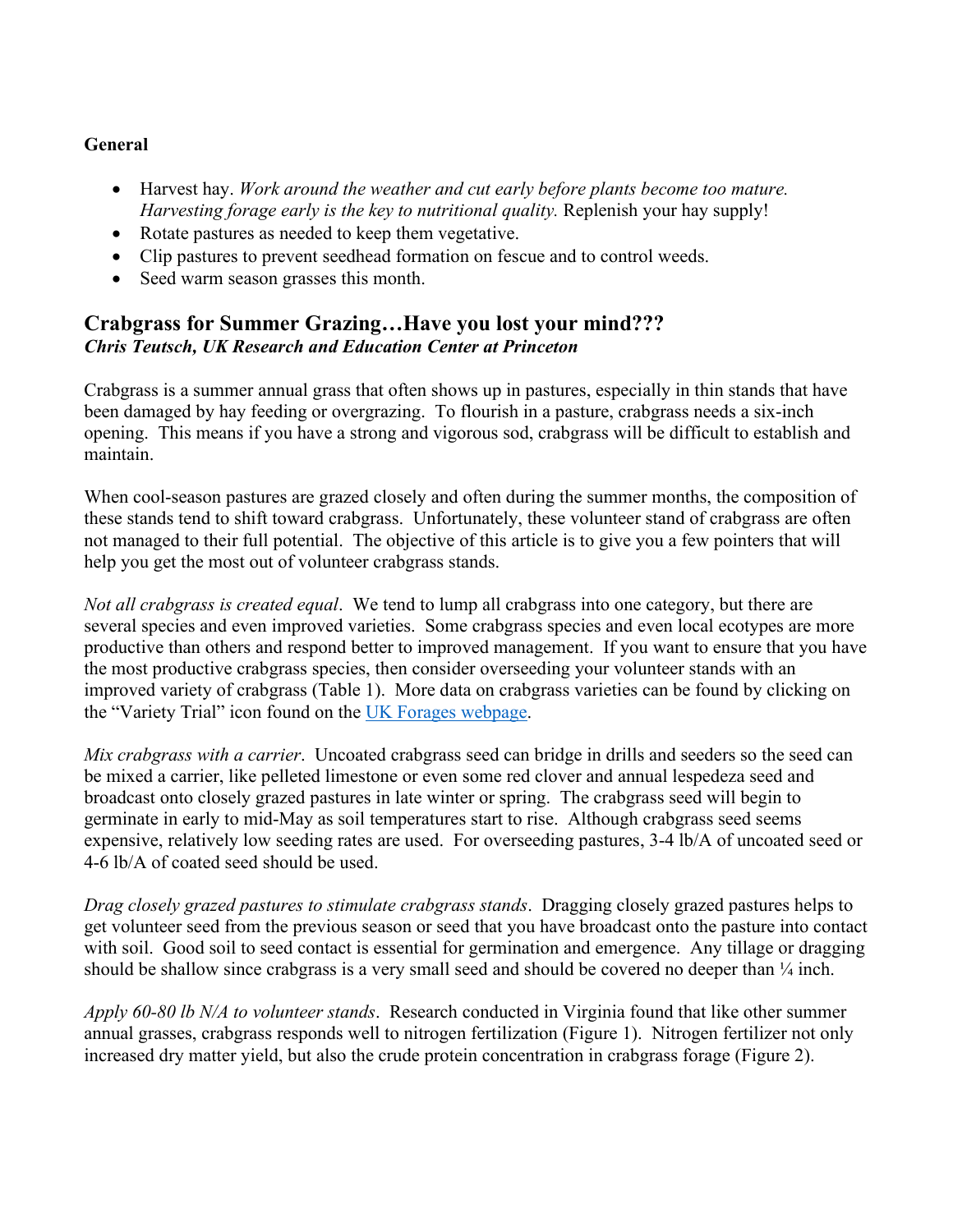*Control broadleaf weeds*. Once crabgrass seedlings have 3 to 4 collared leaves, then light applications of 2,4-D can be applied to control broadleaf weeds that have germinated. These may include spiny pigweed and cocklebur. Make sure and always following instructions on the herbicide label.

*Allow crabgrass to reach a height of 6-8 inches before grazing*. Allowing crabgrass to become well established before grazing will increase season long productivity.

*Stop grazing at 3-4 inches*. By leaving residual leaf area, the regrowth of crabgrass will be more rapid and overall productivity will be increased. Crabgrass pastures can be grazed again once they reach a height of 6-8 inches.

*Apply 30-40 lb N/A in mid-summer*. If you are getting plenty of rain, you might consider applying a small amount of nitrogen in mid-summer. This will increase late summer growth and improve crude protein levels.

|                                                    | <b>Proprietor/</b>      | Maturity <sup>1</sup><br>Jul 16 | <b>Plant</b><br>Height (in)<br>Jul 16 | <b>Yield (tons/acre)</b> |       |       |              |
|----------------------------------------------------|-------------------------|---------------------------------|---------------------------------------|--------------------------|-------|-------|--------------|
| <b>Variety</b>                                     | <b>Distributor</b>      |                                 |                                       | <b>Jul 16</b>            | Aug 6 | Sep 9 | <b>Total</b> |
| <b>Commercial Varieties-Available for Farm Use</b> |                         |                                 |                                       |                          |       |       |              |
| <b>Red River</b>                                   | <b>Noble Foundation</b> | 41.5                            | 22                                    | 2.04                     | 0.74  | 2.15  | $4.92*$      |
| QuickNBig                                          | <b>Noble Foundation</b> | 41.5                            | 20                                    | 2.01                     | 1.06  | 1.81  | $4.87*$      |
| Impact                                             | <b>Barenbrug USA</b>    | 41.5                            | 20                                    | 1.77                     | 1.02  | 2.19  | $4.84*$      |
| Mojo                                               | <b>Barenbrug USA</b>    | 41.5                            | 22                                    | 1.69                     | 0.80  | 2.21  | $4.70*$      |
|                                                    |                         |                                 |                                       |                          |       |       |              |
| Mean                                               |                         | 41.5                            | 21                                    | 1.86                     | 0.90  | 2.08  | 4.83         |
| CV, %                                              |                         | 0                               | 12                                    | 15.72                    | 25.25 | 12.58 | 8.78         |
| LSD,0.05                                           |                         | 0                               | 4                                     | 0.47                     | 0.37  | 0.44  | 0.72         |

Table 1. Crabgrass performance at UK Research and Education Center at Princeton in 2020. The complete report can be found on the [UK Forages webpage.](http://www2.ca.uky.edu/agcomm/pubs/PR/PR791/PR791.pdf)

<sup>1</sup> Maturity rating scale:  $37$  = flag leaf emergence,  $45$  = boot swollen,  $50$  = beginning of inflorescence emergence,  $58$  = complete emergence of inflorescence, 62 = beginning of pollen shed. See Table 3 for complete scale.

\*Not significantly different from the highest numerical value in the column, based on the 0.05 LSD.

Nitrogen application: 60 lb/acre of actual nitrogen on July 22 and August 13 (Total of 120 lb of N/acre).

*Allow stands to go to seed at least once during the growing season*. Crabgrass is a summer annual grass that behaves like a perennial through prolific reseeding. This means that it must come back from seed each year. Therefore, allowing it goes to seed ensures that there will be plenty of volunteer seed for next year.

*Plant a winter annual in late summer or early fall*. Crabgrass is productive from June until September. Planting a winter annual grass like annual ryegrass or a small grain can provide late fall or early spring grazing. As these winter annuals are grazed out, crabgrass will germinate and fill in.

OR

*Thicken stands up in the fall by interseeding cool-season perennial grasses*. If you want to get more cool-season perennial grasses in the pasture, interseeding the pastures in the fall is the best option. This avoids competition from crabgrass and other summer annuals grasses and broadleaves. This interseeding is best accomplished using a no-till drill.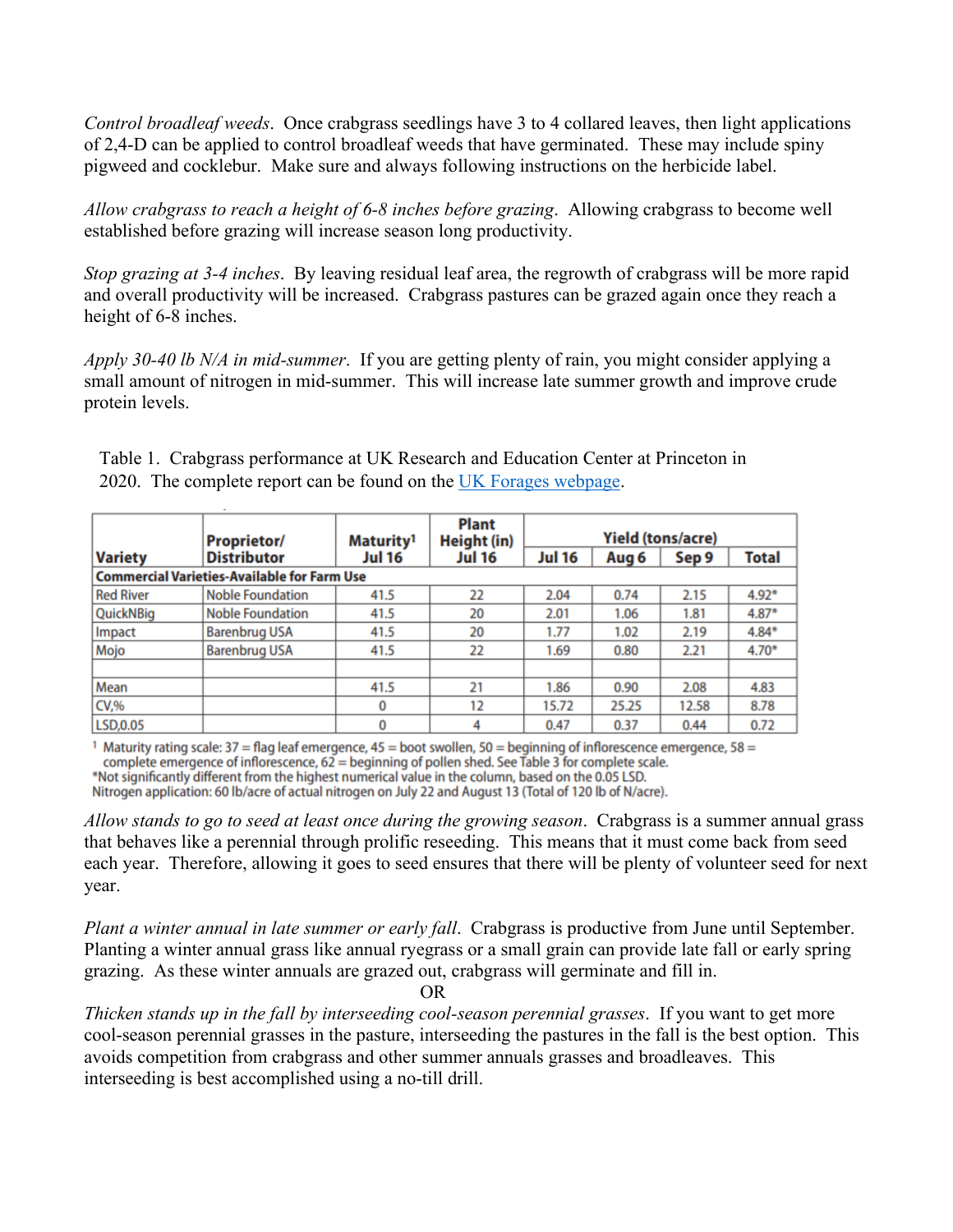I realize that crabgrass isn't for everyone, although most everyone has it in their pastures. It is just another resource that you might be able to use to make it through those hot and humid summer months!

#### **Grass Tetany - A Complicated Disorder with An Easy Prevention** *Dr. Jeff Lehmkuhler, Extension Professor University of Kentucky and Dr. Michelle Arnold, UK Veterinary Diagnostic Laboratory*

Classic "grass tetany" is a rapidly progressing and potentially fatal disorder caused by low magnesium level in the blood, also known as "hypomagnesemia". It is usually seen in older, lactating beef cows when grazing young, succulent grass in early spring, particularly during cool and rainy weather. Other common names for this disorder, including spring tetany, grass staggers, wheat pasture poisoning, and lactation tetany, reflect the season of the year, symptoms seen, types of forage, or physiology of the animals most often involved.

Magnesium is an essential mineral as its presence is vital for many enzymes of major metabolic pathways, in normal nerve conduction and muscle contraction, and in bone mineral formation. Approximately 60-70% of total magnesium in the body is bound up in the bones. Grass tetany occurs when the magnesium (Mg) level in blood decreases rapidly, resulting in less than adequate Mg reaching the cerebrospinal fluid surrounding the brain and spinal cord. Without Mg present in spinal fluid, there is uncontrolled activation of the nerves supplying muscles throughout the body. This causes constant overstimulation and contraction of muscles, appearing first as nervousness then muscle stiffness and rigidity ("tetany"), that can progress to convulsions then death.

Maintenance of normal blood magnesium depends on daily absorption of enough Mg from the rumen to meet the amount required for milk production, soft tissue and bone growth, fetal development during pregnancy, and the small amount lost in feces. Any excess dietary Mg is excreted by the kidneys in the urine (see Figure 1). Hypomagnesemia results when magnesium absorption is less than the daily Mg lost. Cattle have no effective tissue Mg reservoir so a shortage cannot be compensated for by removal from bones or increasing  $Mg^{2+}$  ion absorption from other sites in the body. In addition, Mg is not under direct hormonal control to keep it in balance as with other major minerals. Although a simple lack of Mg intake in the diet can happen as in cases of starvation or if off feed, deficiencies are most often due to interference with Mg absorption in the rumen. Absorption basically depends on 1) the amount of soluble  $Mg^{2+}$  ions available ("in solution") in the rumen fluid and 2) the performance of the transport mechanisms that move  $Mg^{2+}$  ions across the rumen wall to the bloodstream.

Known factors negatively affecting Mg absorption include:

1. High potassium  $(K^+)$  in rumen fluid. High  $K^+$  is consistently cited as the most important factor in development of hypomagnesemia. The movement of magnesium across the rumen wall depends on an active transport mechanism (or "pump") driven by an electrical potential created at the cell membrane. High potassium along with low sodium conditions alters the ion gradient required for active transport. If this active transport mechanism fails due to high  $K^+$ , there is a secondary pathway, but it requires a much higher rumen magnesium concentration (4X higher) to enable  $Mg^{2+}$  ions to override the pump and passively flow down a concentration gradient to the blood.

High  $K^+$  levels in rumen fluid (Figure 2) are expected in any of the following situations: 1) cattle graze pastures on soils naturally high in  $K^+$  2) cattle graze pastures fertilized with excessive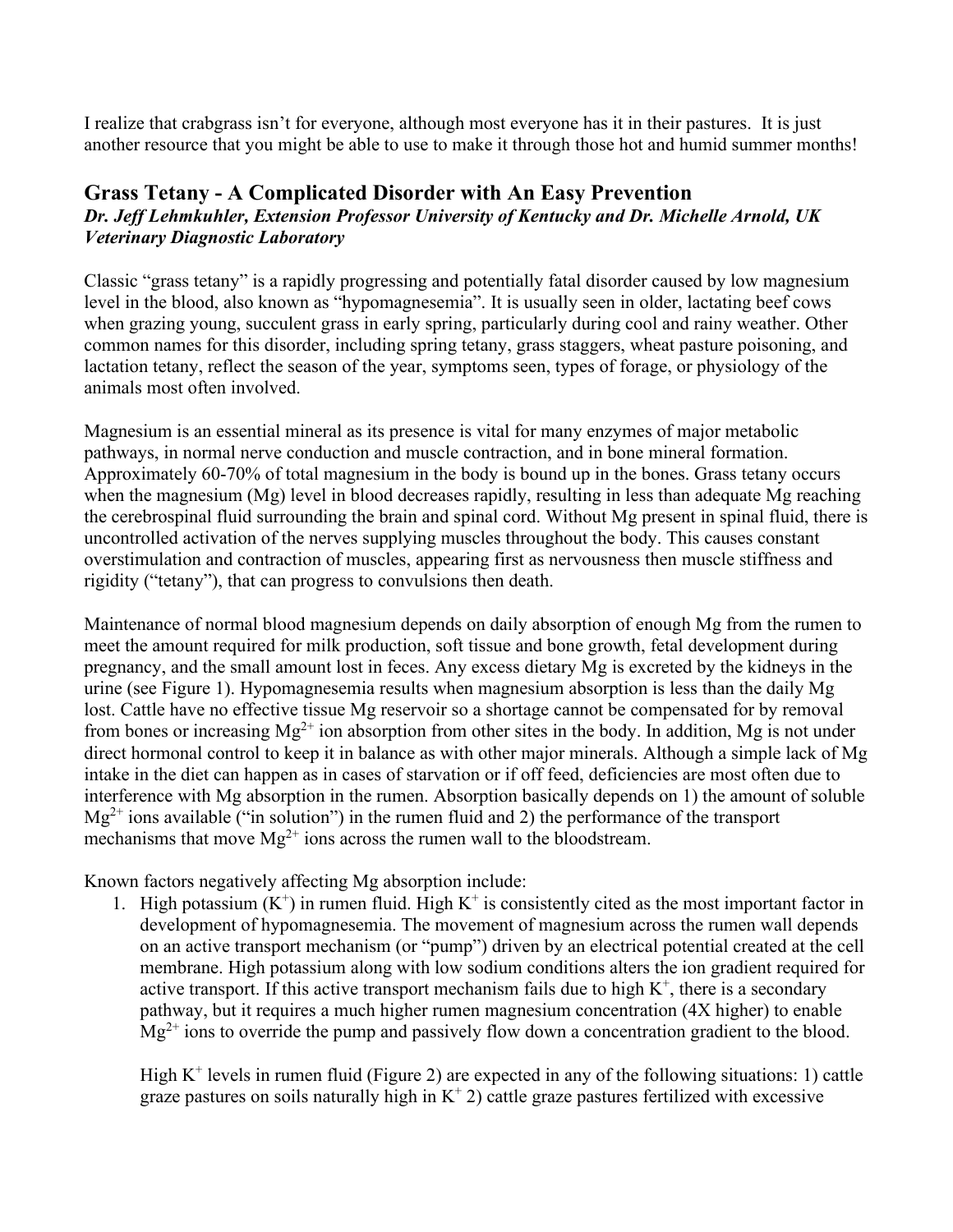potash or when high nitrogen fertilizer is added when soil phosphorous is low; 3) when cows are deficient in sodium (salt) and 4) when the diet changes suddenly from hay/dry feed to lush pasture. Small grain forages, including wheat, oats and rye, ryegrass and cool season perennial pastures in spring are often high in potassium  $(K^+)$  and nitrogen  $(N^+)$  ions and low in magnesium  $(Mg^{2+})$  and sodium (Na<sup>+</sup>) ions; these forage factors collectively reduce absorption of dietary magnesium.

- 2. Sudden increase in rumen ammonia. Lush grass is often high in soluble nitrogen and rumen degradable protein which allows for an increase in rumen ammonia levels. A rapid change from low-nitrogen to a high-nitrogen diet and rapid increase of ruminal ammonium ions  $(NH_4^+)$ impairs ruminal  $Mg^{2+}$  absorption, although the effect is transient and lasts for just a few days.
- 3. Insoluble Form of Magnesium. Magnesium must be present in soluble form (ionized) to be absorbed through the rumen wall. Solubility declines as the rumen fluid pH rises above 6.5. Grazing beef cattle often have higher rumen pH due to buffers present in saliva and slower production of volatile fatty acids from forage fermentation compared to grain diets. In addition,  $Mg^{2+}$  ion binders within forages, such as unsaturated fatty acids, can form insoluble  $Mg^{2+}$  salts reducing availability for absorption in the rumen.
- 4. Lack of dietary energy (fermentable carbohydrates)- In rumen fluid, a lack of fermentable carbohydrates results in fewer short-chain fatty acids (SCFA), a higher rumen pH, and an increase in ammonia concentration which decreases  $Mg^{2+}$  ion absorption. This is an important factor in development of winter tetany, an underlying form of hypomagnesemia that most often occurs when feeding harvested forages high in K<sup>+</sup> but low in Mg<sup>2+</sup>, calcium (Ca<sup>2+</sup>), sodium (Na<sup>+</sup>) and energy throughout the winter. Cattle will have borderline low Mg and Ca blood levels but do not show tetany symptoms until triggered by a stressor such as severe weather, a new feed or environment, or after shipping. The stress hormone adrenaline rapidly shifts  $Mg^{2+}$  ions to the inside of cells, making it unavailable to the spinal fluid of the animal. If blood calcium is concurrently low, Mg levels in the spinal fluid decline even more quickly.

The classic grass tetany cow is most often found dead with disturbed soil around her hooves due to paddling and seizures before death. The interval between first symptoms and death may be as few as 4-8 hours. However, if noticed in the beginning stage, the earliest signs are twitching of the ears, facial muscles, shoulder, and flank and a stiff gait. The affected cow separates from the herd and may show a variety of symptoms including excitement, teeth grinding, aggression, galloping, bellowing, staggering and may appear blind. As the fall in magnesium progresses, sustained muscle spasms eventually cause the cow to stagger and fall, legs outstretched, stiff and paddling. Convulsions and seizures follow with the head arched back and the legs paddling. The heart rate may reach 150 beats per minute (approximately twice the normal rate) and can often be heard without the use of a stethoscope. Respiratory rates of 60 breaths per minute (normal is 10-30 breaths per minute) and a rectal temperature as high as 105°F may result from the excessive muscle activity. Animals may get up and repeat these convulsive episodes several times before death. The diagnosis is made based on history, symptoms, and low magnesium concentration measured in the blood, urine or cerebrospinal fluid prior to death. After death, postmortem samples of spinal fluid that test below 1 mg/dL of magnesium or vitreous humor, fluid within the eye, below 1.34 mg/dL are reliable indicators of grass tetany if collected within 1-2 days after death.

Cattle exhibiting symptoms of grass tetany need immediate veterinary treatment; preferably 1.5-2.25 grams of magnesium intravenously for an adult cow. If unable to treat in the vein, a 10% magnesium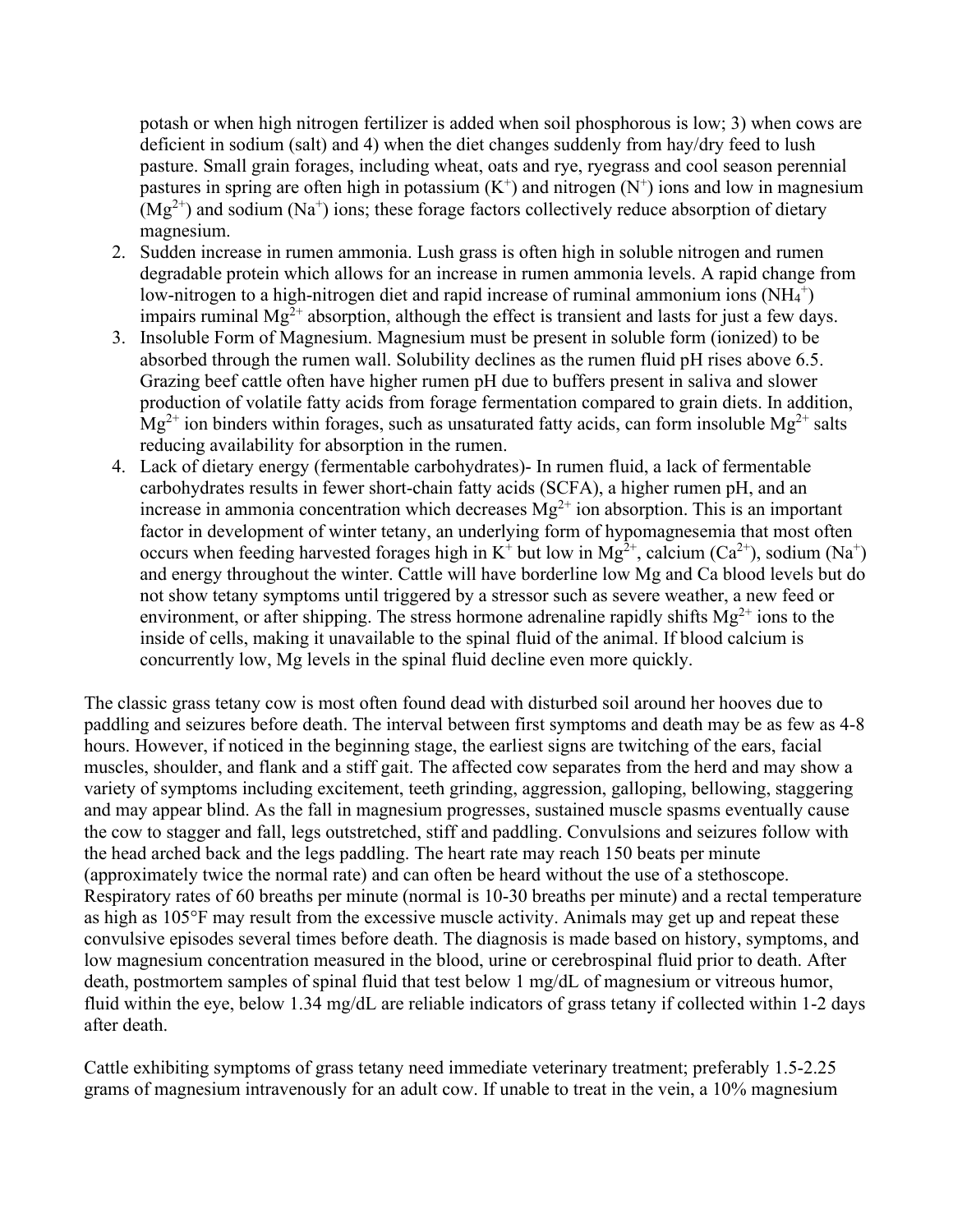sulfate solution given SQ or as an enema is a useful alternative therapy until a veterinarian arrives. Response to therapy depends on the length of time between onset of symptoms and treatment. Cattle that do recover take at least an hour to return to normal. Many of these cows will relapse and require additional Mg treatment within 12 hours. Administering oral magnesium gel or drenching with magnesium oxide or magnesium sulfate once the animal has regained good swallowing reflexes will reduce the rate of relapse. A magnesium sulfate enema can be administered because the large intestine can absorb Mg rapidly. If grass tetany has occurred within a herd, an effort should be made to immediately increase the intake of magnesium to other members of the herd to prevent further losses.

Prevention of grass tetany is based on maintaining consistent intake of soluble magnesium to be absorbed in the rumen of susceptible cattle when conditions for grass tetany exist.

- Highly susceptible groups include lactating cows or cows in late pregnancy, especially 2-3 weeks prior to spring grass. These groups should be provided supplementary dietary sources of magnesium, commonly magnesium oxide. The average beef cow reaches peak lactation at 6-8 weeks post-partum which is her highest demand for magnesium.
	- UK Beef IRM mineral recommendations for free choice supplements for grazing beef cattle include 4 oz/head/day of a 12% magnesium trace mineral mix and all from magnesium oxide (no dolomitic limestone or magnesium mica). This will provide approximately 13 grams of magnesium which is approximately 50% of the daily requirement for lactating beef cows. These complete mineral mixtures also supply additional sodium in the form of salt to aid in combatting high potassium intakes that can interfere with the active transport of magnesium.
	- For cooked molasses products with a recommended intake of approximately 1 pound per day, the guaranteed analysis for  $Mg^{2+}$  should be approximately 4%. Read the label to ensure adequate  $Mg^{2+}$  levels; know recommended intake and monitor consumption.
	- Mineral consumption should be monitored because intake is generally inadequate if using poor quality mineral products since magnesium oxide is not palatable.
	- High magnesium mineral may be discontinued in late spring once the grass is more mature, the water content of the forage is decreased, and daily temperatures reach at or above 60°F.
- Provide the required amount of salt in the diet. A deficiency of sodium triggers the release of the hormone aldosterone that conserves sodium in saliva and rumen fluid and replaces it with potassium. Adding the correct level of sodium to the diet is important but too much sodium increases urination and loss of magnesium in the urine. Research has shown that the negative effects of high potassium cannot be overcome by the addition of large quantities of salt.
- The ionophores monensin and lasalocid significantly increase Mg absorption. Both ionophores lower ruminal  $K^+$  concentrations and help maintain Mg transport.
- If feeding grain is an option, mixing 5# Magnesium Oxide (MgOx) to 50# Dried Distillers Grains (DDG) and feeding the mix at 1#/head/day will provide 22 grams Mg daily. MgOx is often sold as a "laxative powder".
- If the water source is a tank, soluble  $Mg^{2+}$  salts can be added, such as magnesium acetate, magnesium chloride and magnesium sulfate (Epsom salts) at a rate of 3 g/L water.
- Delay turn-out to spring grass until plants are 4 to 6 inches tall.  $Mg^{2+}$  is more available in mature plants.
- Graze the less susceptible animals (heifers, dry cows, stocker cattle) on the higher risk pastures since the threat of disease is lower in non-lactating cattle.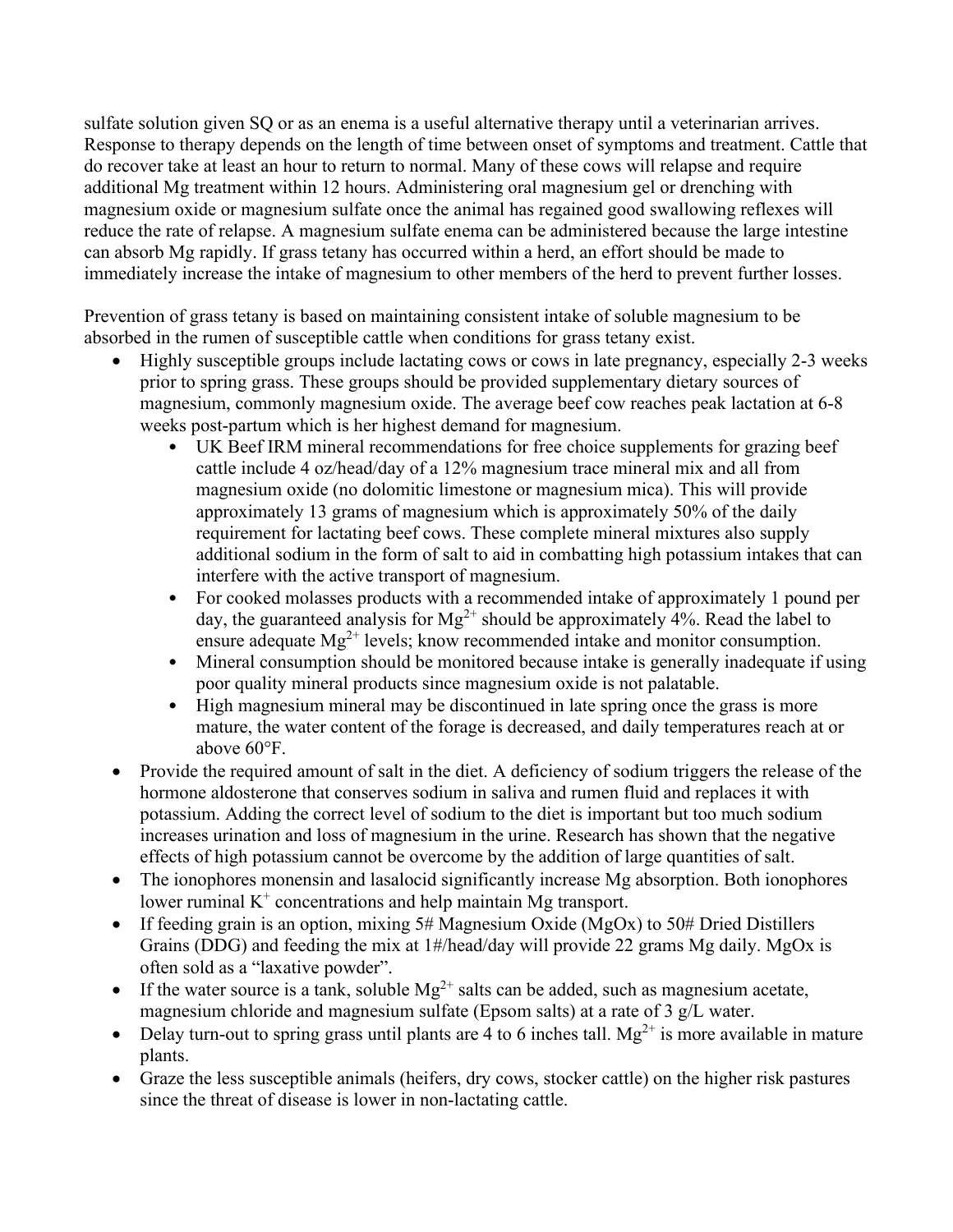• Limit grazing to 2-3 hours per day and provide free-choice access to hay while cattle are grazing lush pastures. Dry forages can provide additional  $Mg^{2+}$  and  $Ca^{2+}$  and slow passage through the rumen, increasing the time available for absorption.

In the long term, prevention of disease is based on instituting management changes that decrease  $K^+$  and increase  $\overline{M}g^{2+}$  and  $Ca^{2+}$  in the forage.

- One approach is to incorporate more legumes into pasture mixes, as legumes have higher  $Mg^{2+}$ and  $Ca^{2+}$  than do immature grasses, resulting in a better balance across the pasture.
- Soil test and apply fertilizer based on soil test results and use no more potassium than recommended. When potassium is applied to forages in the early spring, plants take up more potassium than needed, called "luxury consumption". High soil potassium also inhibits  $Mg^{2+}$ uptake by forages. The resulting high potassium forage blocks the uptake of  $Mg^{2+}$  in the rumen.
- Use caution if applying broiler house litter for fertilizer as this has been associated with an increased risk of grass tetany due to the high  $K^+$  and  $N^+$  content.

Figure 1. Cow receiving an adequate supply of Mg in her diet.



Figure 2. Cow with a temporary magnesium deficiency as a result of a high intake of K in her diet

Figures 1 and 2 from: Primefact 785; Grass tetany in Cattle-Predicting its Likelihood. Mac Elliott, Livestock Officer. New South Wales Department of Primary Industries [\(www.dpi.nsw.gov.au\)](http://www.dpi.nsw.gov.au/). June 2008

© State of New South Wales. For current information go to [www.nsw.gov.au.](https://www.nsw.gov.au/) All NSW Department of Customer Service material on this website is licensed under the [Creative Commons Attribution 4.0](https://creativecommons.org/licenses/by/4.0/)  [licence.](https://creativecommons.org/licenses/by/4.0/)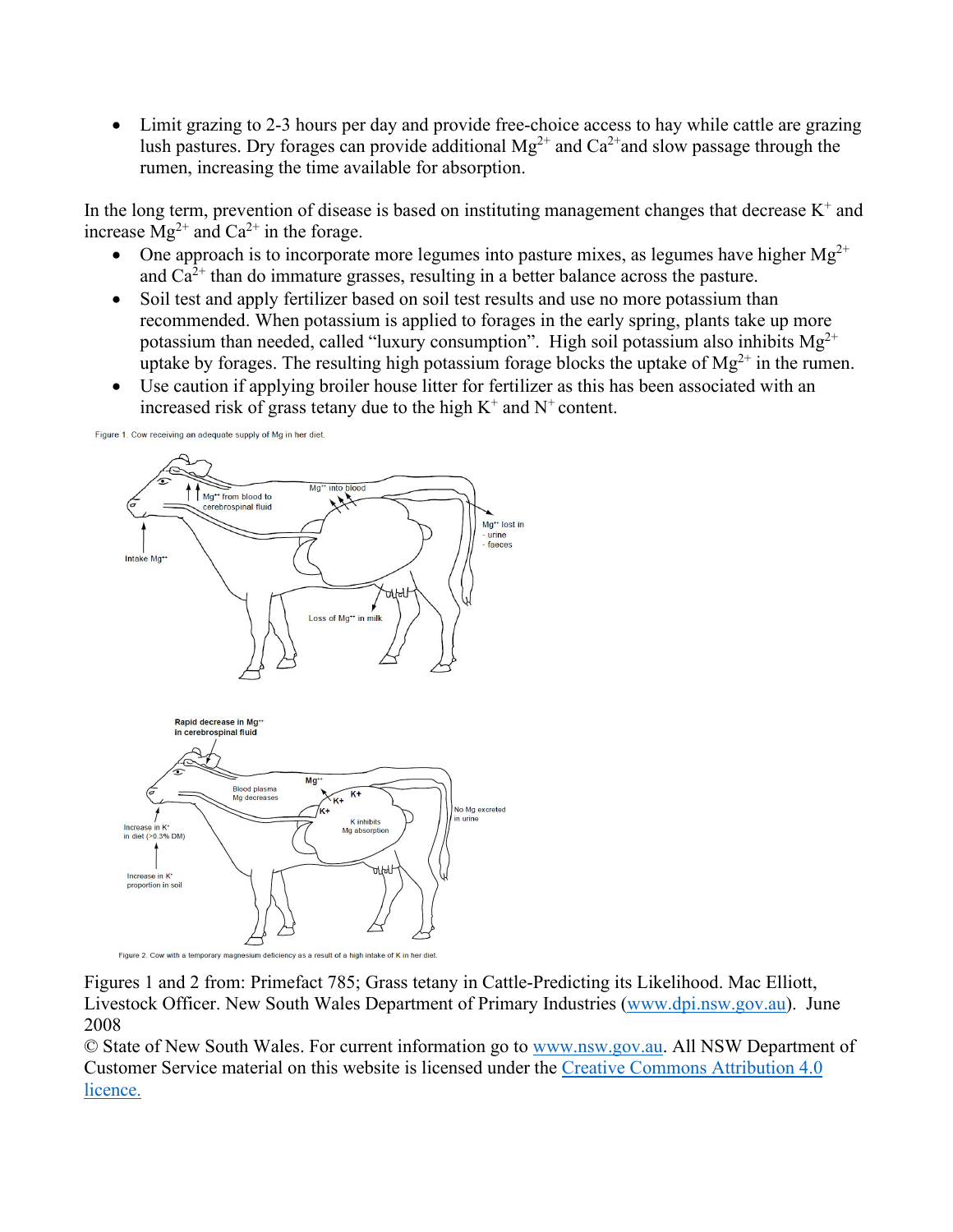## **10 Tips for Managing High Feed Prices.** *Dr. Katie VanValin, Assistant Extension Professor, University of Kentucky*

We have all heard the phrase, "it's the little things". The saying applies to the beef industry as well. There is no single management practice, feed ration, or genetic trait that drives profitability. Profitability is really a summation of lots of little things coming together to create a profitable system. Whenever profitability is challenged whether from greater input prices like we are seeing now, or lower calf prices, I start to get questions about decreasing feed costs. This should come as no surprise, as feed costs are one of the biggest expenses facing beef cattle operations. Below is a list of some of those little things, that can really add up!

- 1) Preg checking: Our cows should be working for the operation. Thus, an open cow is one that is not pulling her weight on a cow-calf operation. Today producers have more options than ever before for preg checking their herds. New chute side blood tests can be completed right on the farm in about 10 minutes, there are also commercial labs that will run blood tests giving you results in just a couple of days, and of course there is always ultrasound which gives you a real time answer but does depend on scheduling and availability. Culling open cows not only decreases purchased feed costs but can also make our available forage resources go farther as well.
- 2) Buy in bulk: The ability to buy purchased feeds in bulk can allow producers to take advantage of bulk discounts offered by many feed retailers. Also having the ability to store feed on the farm can allow producers to purchase feed stuffs at the time that they are most economical as opposed to waiting until it is needed to be fed.
- 3) Get your hay tested: When talking with cow-calf producers about feed costs, one of the first things I ask them is, "Did you get your hay tested?". Getting hay tested allows us to make strategic decisions about hay feeding. Cattle's nutrient requirements fluctuate throughout the year, so making sure that hay with the highest energy and protein concentrations is fed to the cattle on our farm with the highest energy and protein requirements can go a long way in decreasing our supplemental feed costs. For example, hay test results from two different lots of hay are shown in the table 1.

| Table 1. Hay lest results from two separate folls of hay. |                              |                           |                       |                                        |  |
|-----------------------------------------------------------|------------------------------|---------------------------|-----------------------|----------------------------------------|--|
|                                                           | $\frac{0}{0}$<br>Dry-matter, | $\frac{0}{0}$<br>$\cap$ P | NDF.<br>$\frac{0}{0}$ | TDN<br>$\frac{0}{0}$                   |  |
| Hay                                                       | O <sub>7</sub><br>0/1        | <i>. .</i><br>.           | 00.0                  | $\epsilon$ $\alpha$<br>$J\mathcal{L}.$ |  |
| Hay B                                                     | 86.7                         | 13.1                      | ه رس                  | 60.1                                   |  |

Table 1. Hay test results from two separate lots of hay.

Assuming that we are feeding 1250 lb cows with a body condition score of 5, table 2 shows the amount dried distillers grains that would be required to meet the energy and protein requirements of these cows in either mid-gestation, late gestation, or lactation.

Table 2. Amount of dried distillers grains needed to meet the protein and energy requirements based on stage of production

| ЭL<br>. | ion<br>ם דמ<br>- 7d.L | иι<br>ິ |
|---------|-----------------------|---------|
|         |                       |         |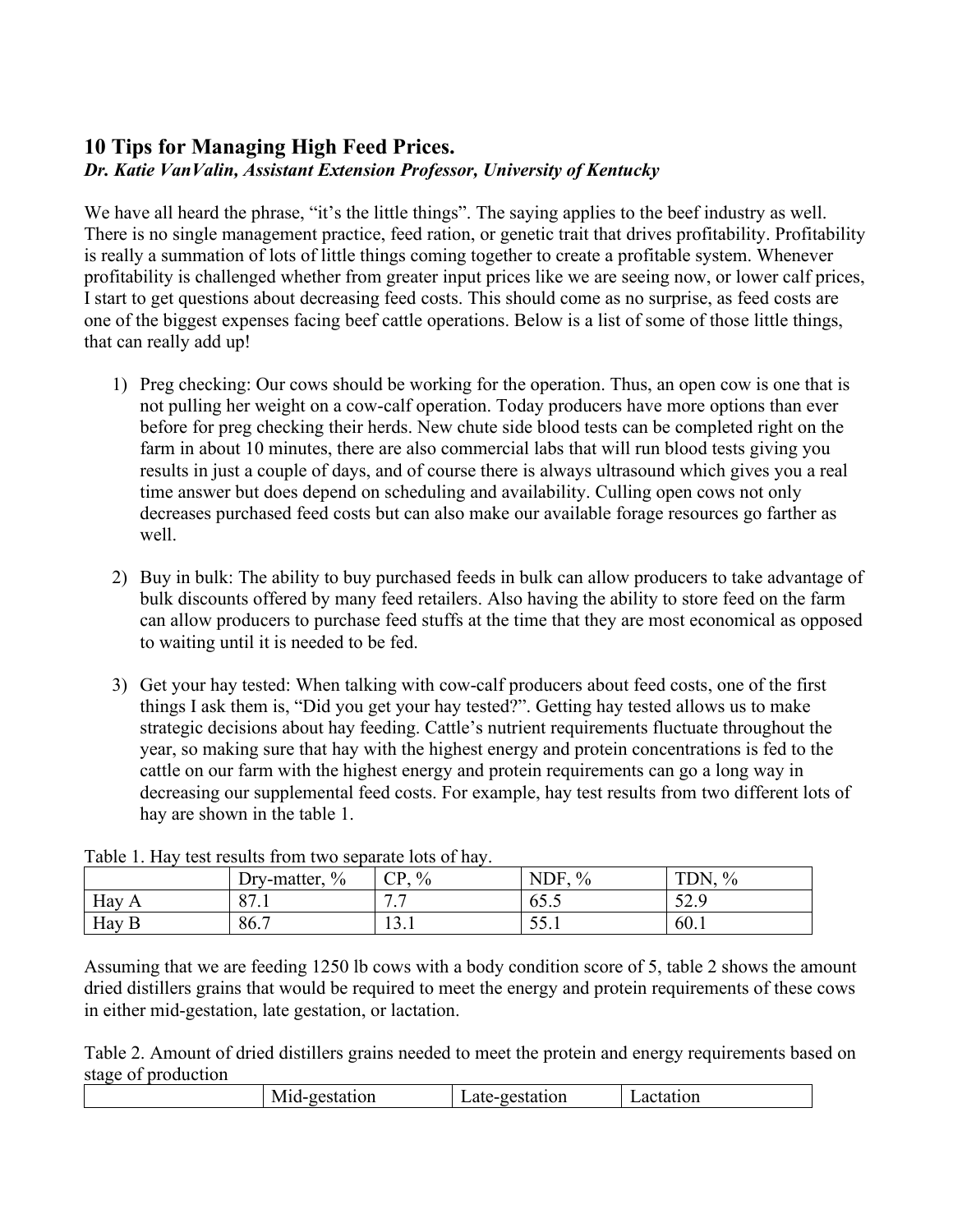| $\sim$ $\sim$<br>പി റ⊀്<br>$\mathbf{1}$<br>. . |  | $\sim \cdot \circ$ |
|------------------------------------------------|--|--------------------|
| тт<br>$\cdots$                                 |  | $\mathbf{U}$       |

Now, assuming that DDGS cost \$280/T, table 3, shows the cost to supplement 30 cows per day.

|                       | Mid-gestation | Late-gestation | _actation                                     |
|-----------------------|---------------|----------------|-----------------------------------------------|
| Hay<br>$\overline{A}$ |               | 4.∠∪           | $\epsilon$<br>ے بہ ب                          |
| Hay B                 |               |                | $Q_4$<br>$\mathcal{L}$ . $\mathcal{I}^{\ast}$ |

Table 3. Cost to supplement 30 cows per day with DDGS.

These calculations show the importance of feeding the right hay, to the right cow, at the right time. Feeding Hay A during mid-gestation and saving hay B to be fed during lactation can have a drastic impact on the cost of supplementing the cow herd while also maintaining adequate body condition score. This calculation was simple and does not take into consideration things like environmental factors or age that can impact the energy and protein requirements of the cow herd. In Kentucky many of our county extension offices of hay testing probes and may offer assistance with submitting hay samples to the lab. Work with your county agent, or use the University of Kentucky Beef Cow Supplementation tool online to help make management decisions based on your hay test results

4) Compare costs based on nutrients: When comparing feed stuffs, it is critical that comparisons are being made apples to apples. It is not enough to just look at cost per lb or ton. There are many factors that can impact the cost per lb or ton of a feed ingredient. One of the biggest things to remember is that feed stuffs can have vastly different moisture contents, so how much of the feedstuff is actually water? For example, in Kentucky, stillage is a widely available feedstuff and has a moisture content of about 90-94%, whereas dried distiller grains would only have a moisture content of about 10-12%. It's reasonable to expect the price per ton for those high moisture feeds. to be less than drier feeds, but is it a better deal? To answer that question, we must compare the price of feeds on a cost per lb of protein or energy basis.

For example, consider dried distiller grains at 90% dry-matter, and 28% crude protein for \$280/T.

First calculate the lbs of CP in one ton of dried distiller grains (on a DM basis).

2000 lb \* 0.90 = 1,800 lbs of DM in a Ton; 1,800 lb DM \* 0.28 = 504 lbs of CP in ton.

Now calculate the cost per lb of nutrient. Divide the cost of the feed by the lbs of the nutrient in one ton.

\$280 (\$/Ton)/504 (lbs of CP/T) =  $0.56$ / lb CP.

Use this value when comparing feed stuffs to one another. Another important consideration is that sometimes we can't take full advantage of a feed stuff in a ration. For example whole cotton seeds are high in protein ( $\sim$ 24%), but it is also very high in fat ( $\sim$ 18%). Recently I was working on a ration for a producer, and whole cottonseed what less expensive than other protein sources when comparing them on the cost per lb of protein. However, because of the high fat content, inclusion of whole cottonseed in the diet must be limited. At the end of the day, the low inclusion level of whole cottonseed, prevented it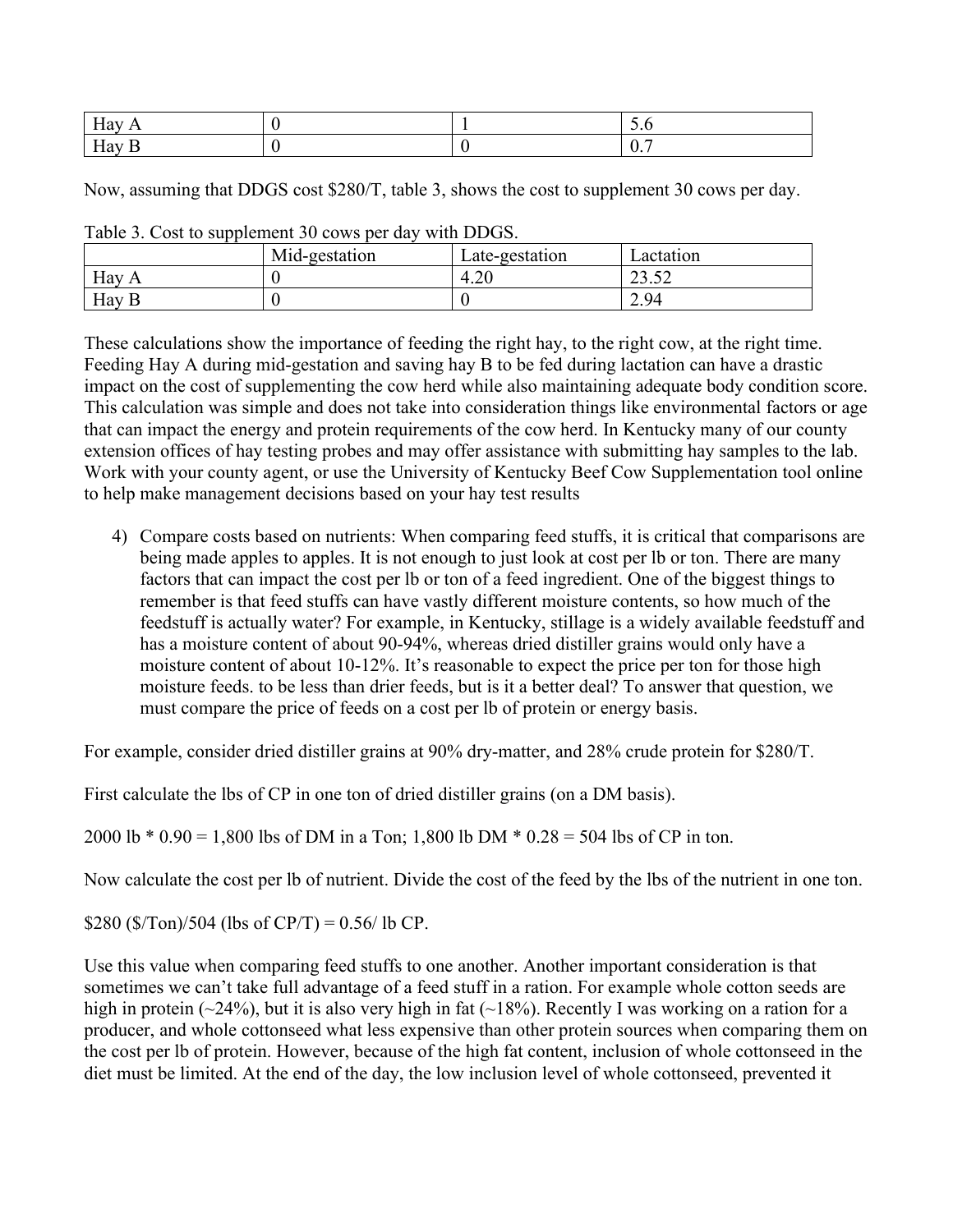from being a truly more economical option in this situation. Working with a nutritionist can be beneficial when evaluating the economics of feed ingredients.

5) Improve record keeping: The best cattle managers are often the best record keepers, and that is not coincidence. We can't manage what we do not measure. Record keeping allows us to truly track feed costs, it can be a great way to subjectively identify those less efficient cows in the herd. You know the one, she's had a few calves and she gets rebred, but a closer look at records might show that her calving interval is more like 425 days vs. the goal of 365 days. For example, if we had two 7-year-old cows and one had an average calving interval of 370 days and the other 425 days, the cow with the shorter calving interval would have had 5 calves vs. only 4 calves for the cow with the longer calving interval.

Luckily, technology has allowed record keeping to be easier than ever! Many of these programs help producers track performance metrics, that can help to identify those less efficient or productive animals in the herd. The University of Kentucky has recently launched X10D, which is a new program that encompasses whole farm record keeping along with educational resources from University of Kentucky Cooperative Extension, and forums to connect with other producers. For more information about X10D, visit www.X10D.org, or ask your local county extension agent.

- 6) Cut the fluff: I'm talking about body condition score (BCS). Body condition score highly correlated to reproductive performance. Cows with a body condition score of less than 5, have a much lower chance of being bred. What about those heavy cows? Each BCS equal to about 75- 100 lbs of live body weight. When cows' BCS increase their maintenance requirements increase, feed intake increases, and even their susceptibility to heat stress increases. Thus, the cost to maintain that cow at a BCS of 7 or 8 will be greater than if she were maintained at BCS 5 or 6. One solution for managing BCS of the cow herd is to sort cows by BCS. Keep those cows that are thinner or heavier separate from the rest of the herd. This allows us to feed those cattle either more or less energy and protein to increase or moderate their BCS.
- 7) Prevent feed waste: Feed wastage is just money wasted. Now, understand that we will always have some feed wastage but there are ways to limit this wastage and thus, limit the economic impact it has on the operation. Preventing feed wastage starts long before we start feeding. Storing hay under roof is one of the first things we can do to prevent wastage. For a 5 x 5 bale, 33% of the weight of that bale is found in the outermost 6". When bales are stored outside and on the ground, we can easily see weathering of that outer 6". Feed waste can also occur when feeding hay, using hay rings can help prevent some losses, but not all bale rings are created equal. Designs that have solid metal skirting around the bottom are better than those that are open.
- 8) Keep back only what you need: Developing heifers can be a pricey undertaking. Keeping back only the number that you need can help to decrease the overall cost of developing heifers on the operation. However, sometimes it can still be advantageous to purchase bred heifers. I think about this, especially in years where forage resources may not be as abundant. We have truly been blessed here in the mid-south over the last several years, with at times having too much rain. However, years like 2012 are still in recent memory. This is a scenario that might require a little pencil pushing, but I encourage you to consider the costs of developing heifers on your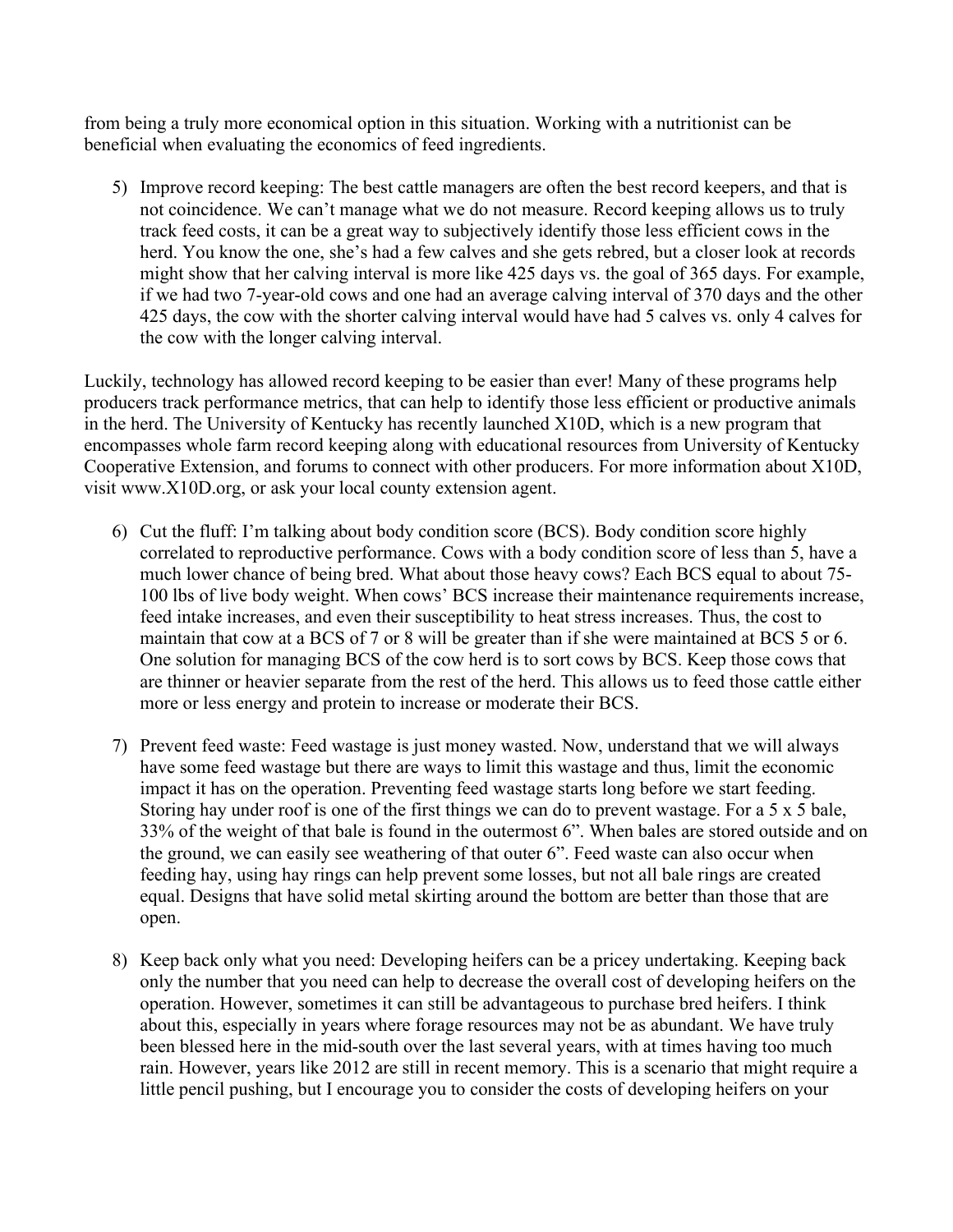operation vs. purchasing bred heifers. Also remember, that especially when input costs are high, keep back only what you need for your operation.

- 9) Extend the grazing season: Finding ways to extend the grazing season (efficiently), can be a great way to decrease your feed bill. One of the easiest ways to this is taking advantage of tall fescue's ability to stockpile. One common misconception when it comes to stockpiling fescue is that it requires nitrogen application. With today's nitrogen prices, that might sound like a deterrent. Although fescue responds well to nitrogen application, it will still stockpile (to a lesser degree) even without this step. Use strip grazing to efficiently utilize stockpiled tall fescue and extend the grazing season.
- 10) Don't cut the minerals: Minerals are a required nutrient, just like energy and protein. It can be easy to forget about minerals or cut back on mineral supplementation when feed costs increase. The problem with this is that many feedstuffs are deficient in at least one or more minerals. In Kentucky we are especially concerned with selenium and copper. These are the two most common deficiencies observed in cattle in the state. Supplements like white salt blocks and even trace mineralized salt blocks, simply do not have enough of these (and other) minerals to ensure that the animal's requirements are being met. Minerals are extremely important for optimal reproductive performance, and growth. Unfortunately, early mineral deficiencies can be difficult to diagnose. This is because at first symptoms of mineral deficiency are what we call subclinical. This means that we aren't losing cattle to mineral deficiencies and lab tests are not sensitive enough to detect these sub-clinical deficiencies. However, when herds have sub-clinical mineral deficiencies, we are undoubtedly leaving performance on the table. To avoid, subclinical mineral deficiencies provide a good quality complete mineral supplement to the herd 365 days of the year. The University of Kentucky Beef IRM mineral recommendations are developed to give producers across the entire state a good starting place for selecting a good quality mineral supplement. Dr. Lehmkuhler and I meet at least once a year to discuss the mineral recommendations and take into consideration the latest mineral research, as well as economic and supply chain considerations when revising these recommendations.

This is by no means an exhaustive list of strategies to manage feed costs, but it is a start and should give producers some things to evaluate on their own operation. Remember the small things and manage the things that we can control on our operations to help improve profitability. If you have any questions about these strategies, please reach out to your local county extension office.

#### **Beef Cow Slaughter Pace Exceeding Last Year's High Levels** *Dr. Kenny Burdine, Extension Professor, Livestock Marketing, University of Kentucky*

The size of the US beef cow herd was estimated to have decreased by 2.3% during 2021. Steep culling of the cowherd was a major reason why this was the case as beef cow slaughter was up by nearly 9% for the year. A frustrating calf market and drought in much of the US led to herd reductions as a lot of cows were sent to market. Year-over-year, the increase amounted to almost 300 thousand cows, which probably accounted for about 40% of the total reduction in beef cow inventory last year.

While calf prices have been higher in the first few months of 2022, a large portion of the US remains in significant drought. Most significantly for the cattle sector, drought moved into the Southern Plains